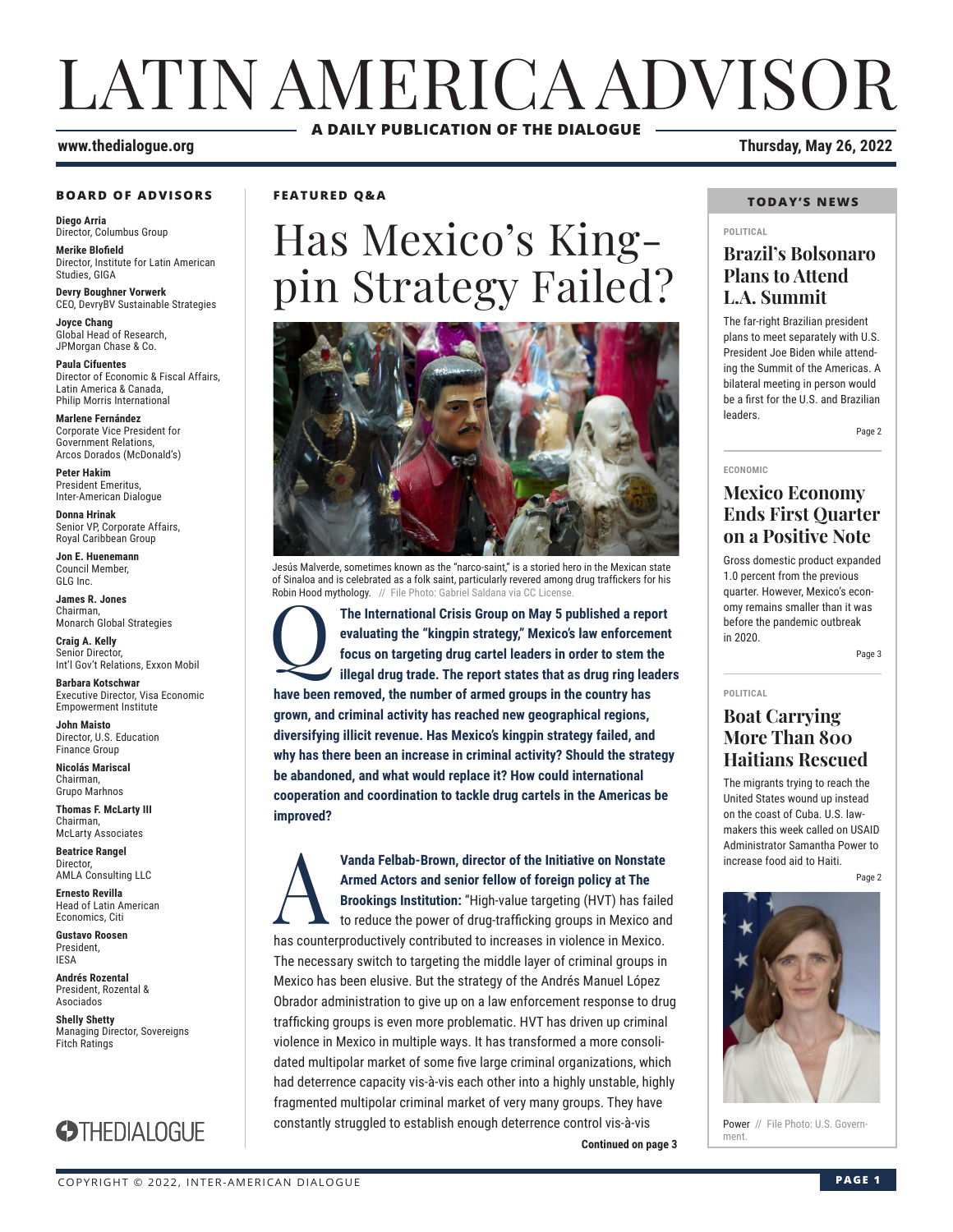### **POLITICAL NEWS**

# Brazil's Bolsonaro Plans to Attend Los Angeles Summit

Brazilian President Jair Bolsonaro has decided to attend the Summit of the Americas being hosted by the United States in Los Angeles next month, and he plans to meet separately with U.S. President Joe Biden, the Associated Press reported, citing three unnamed cabinet ministers in the South American country. A bilateral meeting in Los Angeles would be a first for the U.S. and Brazilian leaders. Biden, a centrist, and Bolsonaro, a far-right former military captain often compared to former U.S. President Donald Trump, have been at odds over issues such as protection of the Amazon rainforest. Who will and won't attend the summit, whether for lack of invitation or refusal to accept, has been a key concern for U.S. officials for years as the date of the meeting has been postponed due to the Covid-19 pandemic. The most notable possible no-show is now Mexican President Andrés Manuel López



**Ebrard** // File Photo: Mexican Government.

Obrador, who has threatened to boycott if Cuba, Venezuela and Nicaragua are not included, although he has indicated he would send Foreign Minister Marcelo Ebrard in his stead. The United States has made some gestures in recent weeks to try to appease López Obrador, such as indicating that lower-level diplomats could attend instead of heads of state from those three countries, which the United States consider to be undemocratic. In an anticipated move, Cuban President Miguel Díaz-Canel said Wednesday on Twitter that "under no circumstances" will he attend the Summit,

The Hill reported. Meanwhile, 13 of the 14 member nations of the Caribbean's Caricom group are planning to join the event, according to a senior Caribbean nation official and a Washington-based Caribbean advisor who have been involved in talks about the issue, Reuters reported Wednesday. [Editor's note: See related **[Q&A](https://www.thedialogue.org/wp-content/uploads/2022/05/LAA220510.pdf)** in the May 10 issue of the Advisor.]

# Boat Carrying More Than 800 Haitians Rescued in Cuba

A cramped boat carrying more than 800 Haitians trying to reach the United States wound up instead on the coast of central Cuba, the Associated Press reported. The group, which had been abandoned by the vessel's captain with little food and water after he took their cell phones, arrived Tuesday at Villa Blanca, a town located east of Havana. Now being housed at a tourist campground by the Red Cross, the group reportedly includes 70 children and 97 women. One Haitian refugee said their journey started months ago, and that 15 people "threw themselves into the sea because they couldn't stand hunger," according to the report. The U.S. Coast Guard and other nations have reported intercepting several boats carrying well over 100 Haitians in recent months, but a total of 800 migrants on a single vessel appeared to be unprecedented in recent times. Lack of jobs, food scarcity and a spike in gang-related violence and kidnappings in Haiti has prompted thousands of Haitians to flee their country in the past year. Meanwhile, a group of Democrats in the U.S. House of Representatives have called on the Biden administration to expand and improve food aid to Haiti, as nearly half that country's population faces food insecurity, The Hill reported. In a letter to U.S. Agency for International Development Administrator Samantha Power this week, 41 Democrats said they "believe there is an urgent need for our government to act regarding food aid arriving in Haiti and U.S. food assistance policy more broadly," according to the report. [Editor's note: See related **[Q&A](https://www.thedialogue.org/wp-content/uploads/2022/05/LAA220517.pdf)** in the May 17 issue of the Advisor.]

### **NEWS BRIEFS**

### **Arco Platform Sees Profit Rise 19 Percent in Q1**

Brazilian education services company Arco Platform Limited said Wednesday that net revenue reached 430 million reais (\$89 million) in the first quarter of the year, with gross profit of 314 million reais. Excluding acquisitions that the company concluded last year, net revenue increased 19 percent in the first quarter, Arco said. The company offers a platform that delivers educational content in printed and digital formats to clients in Brazil, targeting primarily students from kindergarten to high school.

### **Talks Fail in Peru Over Las Bambas Mine Work Stoppage**

Talks this week between six Indigenous communities and Peru's government to end a protest that has halted production at MMG's Las Bambas copper mine failed to resolve the conflict, El Comercio reported Wednesday. The Australia-based company says that the 42-day work stoppage has resulted in losses of \$400 million worth of copper exports for the Andean nation. President Pedro Castillo personally joined the talks on Tuesday.

### **El Salvador Congress Extends Emergency Decree on Gangs**

El Salvador's Congress on Wednesday granted a request by President Nayib Bukele for a second extension of the country's anti-gang emergency decree, the Associated Press reported. The vote extends for 30 more days the state of emergency that critics say has swept up innocent people, although polls suggest the emergency decree has strong support among Salvadoran citizens. Since an outbreak of killings in March, authorities have apprehended some 34,500 suspected gang members, according to the AP. [Editor's note: See related **[Q&A](https://www.thedialogue.org/wp-content/uploads/2022/04/LAA220412.pdf)** in the April 12 issue of the Advisor.]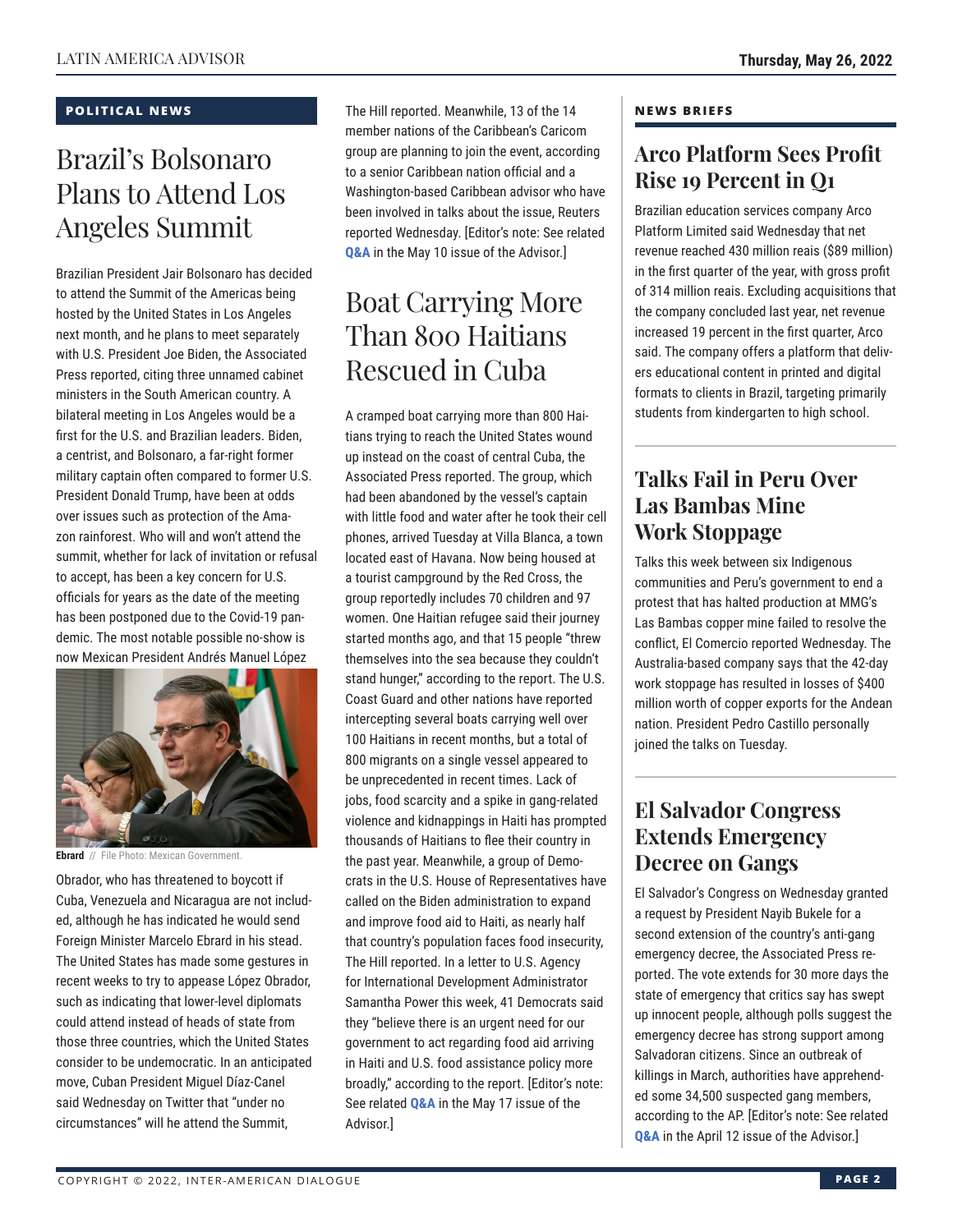### **ECONOMIC NEWS**

# Mexico Economy Ends First Quarter on a Positive Note

Mexico's economy ended the first quarter on a positive note, expanding in March with gains in industrial output and services, according to data released by the National Statistics Institute on May 25. Gross domestic product expanded 1 percent from the previous quarter in seasonally adjusted terms. Despite the stronger indicators, however, Mexico's economy remains about 1 percent smaller than it was before the pandemic outbreak in 2020, and lingering supply chain problems and soft business confidence could weigh on the growth outlook, according to Goldman Sachs. Meanwhile, INEGI said Wednesday that the trade balance recorded a large \$1.88 billion deficit in April, a figure well below consensus expectations for a surplus of \$540 million.

## Brazil Consumer Confidence Falls

A closely followed measure of consumer confidence in Brazil fell by 3.1 points in May, the Fundação Getulio Vargas (FGV) said Wednesday. The Rio de Janeiro-based research center's ICC index fell to 75.5 points, the same level as in December of 2021, despite the government's recent economic stimulus efforts aimed at buoying voters in a national election year. "The latest consumer confidence results show that despite the improvement of the pandemic and the package of incentives to relieve the financial pressure of families, inflation and the difficulty of obtaining a job continue to negatively impact families, especially those with lower incomes," the ICC index's survey coordinator, Viviane Seda Bittencourt, said in a statement. There was a drop in confidence among all income brackets, except for families with monthly income between 2,100 reais (\$434) and 4,800 reais.

### **FEATURED Q&A / Continued from page 1**

each other. Moreover, the fragmentation that occurred as a consequence of HVT also split groups internally and made orderly leadership transitions within a criminal group very difficult. It also thrust into leadership positions so-called narco-juniors as well as military lieutenants of captured capos, both of which often lack the capacity for non-violent negotiations of power and lack the leadership authority to prevent violent internal and external challenges to their power. Finally, in areas where HVT weakened a particular cartel, the Mexican government has systematically failed to move in and establish effective governance and deterrent capacity for its law enforcement actors. Moving away from HVT was necessary. But just giving up on law enforcement efforts as the López Obrador administration has done is even worse. It's simply handing Mexico and its people, institutions and economies over to the narcos. To truly live in peace and freedom, Mexico will need to find the will to start confronting Mexican criminal groups again through a smarter law enforcement strategy, not give up on policing."

**Cecilia Farfán-Méndez,<br>
post-doctoral scholar at the<br>
Center for U.S.-Mexican<br>
Studies at the University of Cal-<br>
Studies at the University of Calpost-doctoral scholar at the Center for U.S.-Mexican ifornia San Diego:** "The increase in criminal activity cannot be attributed exclusively to one cause. One of the key elements when thinking about criminal groups is that we cannot assume they all have the same structure and business model. This matters because removing managers, or the kingpin strategy, will have different effects. For instance, groups where there is mentoring in place tend to be resilient to the removal of managers because others can take over those functions. In groups where operations are carried out by smaller cells, removing a cell leader will likely have little effect in the operation of the rest of the group. The assumption that removing one individual can severely weaken or preclude a criminal

group should be abandoned no less because it is never one individual who is in charge of a complex transnational criminal operation. However, I think the region has much to learn from counterparts in Europe, where targeting managers often results in a large number of arrests. This does have the potential of se-

### **I strongly believe the region can benefit from a public health approach to questions of security."**

**— Cecilia Farfán-Méndez**

verely hindering the operation of a criminal group. The challenge is developing the trust and adequate vetting mechanisms for partners in the region to exchange intel and put together such a complex operation. Furthermore, these operations often require a longterm perspective that we have seldom seen in the region. I strongly believe the region can benefit from a public health approach to questions of security. The human costs of the 'war on drugs' have been tremendous for the region, not only via homicides and disappearances but also overdose deaths in the United States. This should encourage us to think of a public health perspective that focuses on serving the population rather than criminalizing it."

### Raúl Benítez Manaut, research-<br>
er at the Center for Research or<br>
North America at the National<br>
Autonomous University of **er at the Center for Research on North America at the National Autonomous University of**

**Mexico:** "The kingpin strategy was used for the war on terrorism by the George W. Bush administration. In the last century, Colombia's successful capture of Pablo Escobar in December 1993 was achieved using this strategy, as well, which in that country was designed to combat 'narco-terrorism.' In 2008, the Mérida Initiative between Mexico and the United States began, and many of

**Continued on page 4**